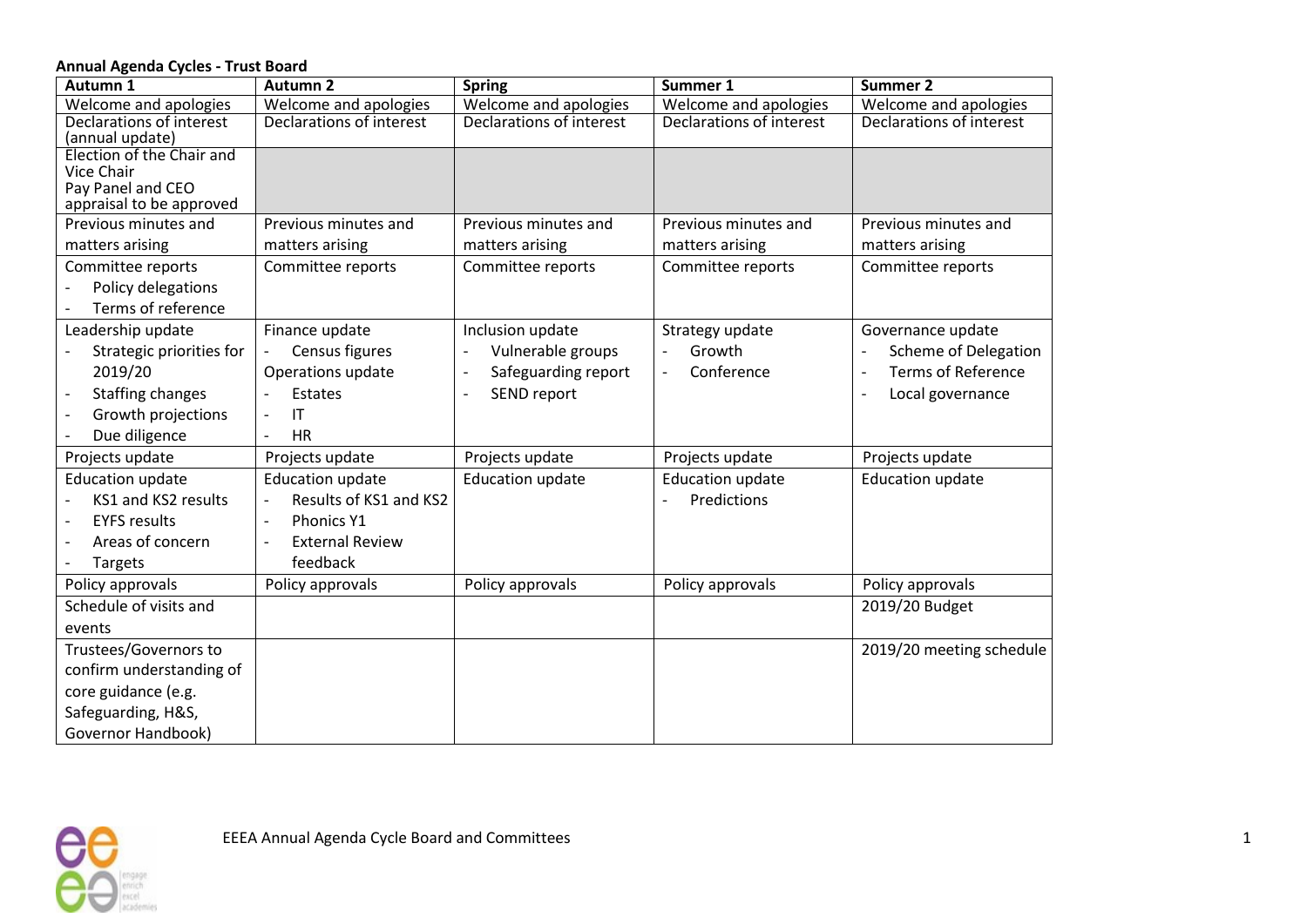## **Education and Well Being Committee**

*Notes: names importance and significant and defining issues WELL BEING appeals -success and well being pupil community success and well-being committee, outcomes* really hoping to deliver in kids lives sending out equipped values and characteristics - various part important but frame community teacher well-being parental engagement *community, well-being how kids succeed in life, emphasis think of a name that sets high expectations and retains key elements, language Brave in thinking about lives of children*

| Autumn                        | <b>Spring</b>                                    | <b>Summer</b>                              |  |
|-------------------------------|--------------------------------------------------|--------------------------------------------|--|
| Welcome and apologies         | Welcome and apologies                            | Welcome and apologies                      |  |
| Declarations of interest      | Declarations of interest                         | <b>Declarations of interest</b>            |  |
| Election of the Chair and     |                                                  |                                            |  |
| Vice Chair                    |                                                  |                                            |  |
| Previous minutes and          | Previous minutes and                             | Previous minutes and                       |  |
| matters arising               | matters arising                                  | matters arising                            |  |
| <b>Education update</b>       | <b>Education update</b>                          | <b>Education update</b>                    |  |
| <b>EYES GLD</b>               | <b>IDSRs</b>                                     | <b>EYFS GLD</b>                            |  |
| Year 1 Phonics                | Progress data to date<br>$\overline{a}$          | Year 1 Phonics<br>$\overline{\phantom{a}}$ |  |
| KS1 results                   | Any areas we need to<br>$\overline{\phantom{0}}$ | KS1 results<br>$\qquad \qquad -$           |  |
| KS2 results                   | resource further                                 | <b>KS2</b> results                         |  |
| Schools of concern            |                                                  |                                            |  |
| Ofsted feedback               |                                                  |                                            |  |
| Inclusion update              | Inclusion update                                 | Inclusion update                           |  |
| Safeguarding update           | Safeguarding update                              | Safeguarding update                        |  |
| <b>Exclusions</b>             | <b>Health and Safety</b>                         |                                            |  |
| <b>Behaviour incidents</b>    |                                                  |                                            |  |
| Terms of reference and        | Policy approvals                                 | Policy approvals                           |  |
| policy delegations/           |                                                  |                                            |  |
| approvals                     |                                                  |                                            |  |
|                               |                                                  |                                            |  |
| <b>Child Protection &amp;</b> | <b>Equality, Diversity &amp;</b>                 |                                            |  |
| <b>Safeguarding</b>           | <b>Community Cohesion</b>                        |                                            |  |
|                               |                                                  |                                            |  |

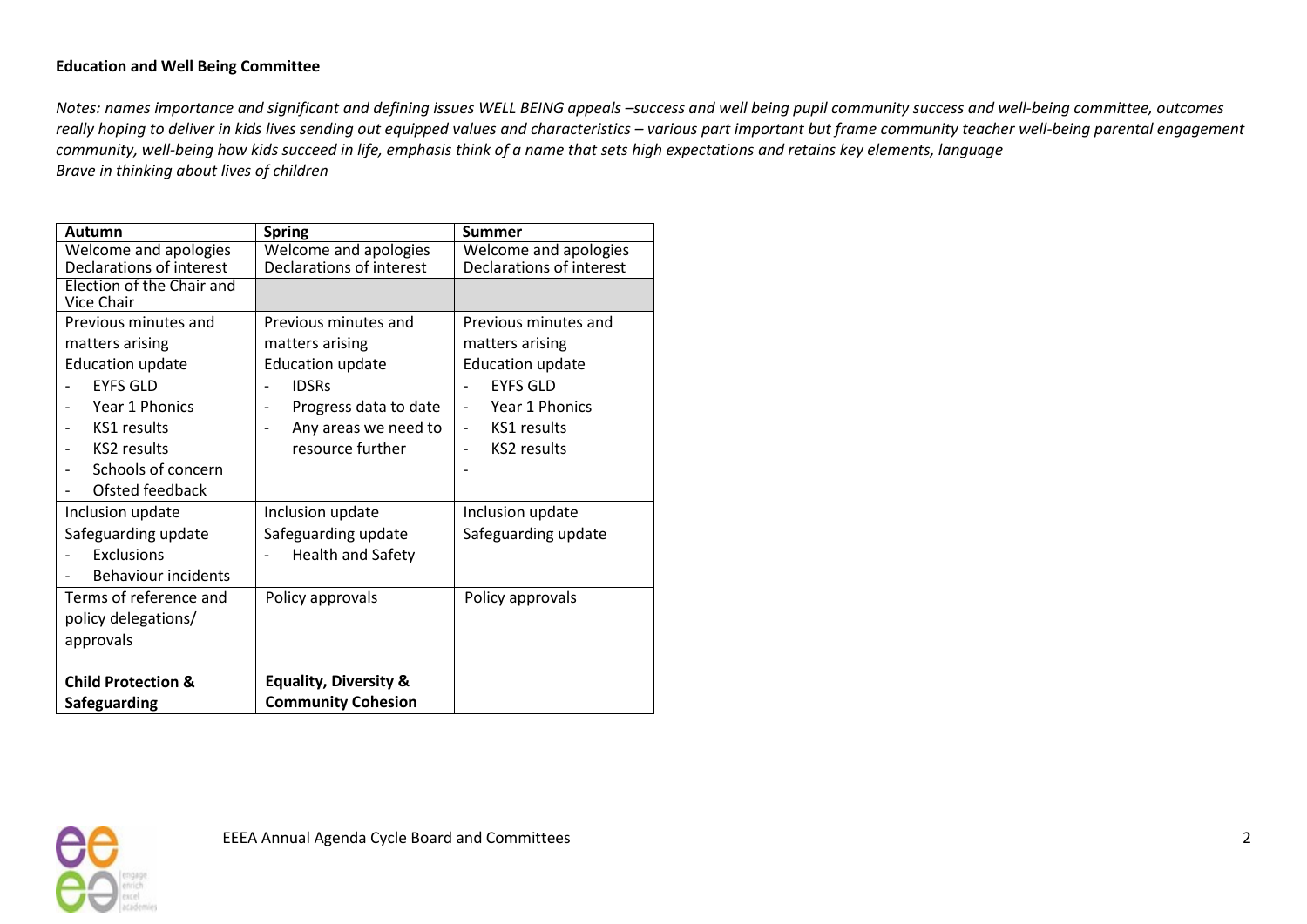## **Risk and Audit Committee**

| Autumn 1                                                                 | <b>Autumn 2</b>                                                                                                                                                                         | <b>Spring</b>                                                                                       | Summer 1                                                                                                                         | <b>Summer 2</b>                                                                          |
|--------------------------------------------------------------------------|-----------------------------------------------------------------------------------------------------------------------------------------------------------------------------------------|-----------------------------------------------------------------------------------------------------|----------------------------------------------------------------------------------------------------------------------------------|------------------------------------------------------------------------------------------|
| Welcome and apologies                                                    | Welcome and apologies                                                                                                                                                                   | Welcome and apologies                                                                               | Welcome and apologies                                                                                                            | Welcome and apologies                                                                    |
| Declarations of interest                                                 | Declarations of interest                                                                                                                                                                | Declarations of interest                                                                            | Declarations of interest                                                                                                         | Declarations of interest                                                                 |
| Election of the Chair and<br>Vice Chair                                  |                                                                                                                                                                                         |                                                                                                     |                                                                                                                                  |                                                                                          |
| Previous minutes and                                                     | Previous minutes and                                                                                                                                                                    | Previous minutes and                                                                                | Previous minutes and                                                                                                             | Previous minutes and                                                                     |
| matters arising                                                          | matters arising                                                                                                                                                                         | matters arising                                                                                     | matters arising                                                                                                                  | matters arising                                                                          |
| Finance update<br>2019/20 year end<br>update<br><b>FMR</b><br><b>BFR</b> | Finance update<br>Audited financial<br>returns Audit<br>outcomes and<br>implications<br>Accountants<br>$\overline{\phantom{a}}$<br>present to A&R<br>committee for<br>recommendation to | Funding update<br>Estates update<br><b>SCA allocations N/A</b><br>Gender pay analysis<br><b>FMR</b> | Audit timetable<br><b>FMR</b><br>$\overline{\phantom{a}}$<br><b>BFRO</b><br>$\overline{\phantom{a}}$<br>$\overline{\phantom{a}}$ | 2020/21 budget<br><b>Agree Trust</b><br>$\overline{a}$<br>development plan<br><b>FMR</b> |
| Terms of reference and                                                   | board for sign off<br>accounts<br><b>FMR</b>                                                                                                                                            |                                                                                                     |                                                                                                                                  |                                                                                          |
| policy delegations                                                       | Internal Assurance Update                                                                                                                                                               | Internal Assurance Update                                                                           | Internal Assurance Update                                                                                                        | Internal Assurance Update                                                                |
| Risk register                                                            | Risk register                                                                                                                                                                           | Risk register                                                                                       | Risk register                                                                                                                    | Risk register                                                                            |
| Policy approvals                                                         | Policy approvals                                                                                                                                                                        | Policy approvals                                                                                    | Policy approvals                                                                                                                 | Policy approvals                                                                         |
| <b>Finance Policy</b>                                                    | <b>Complaints</b>                                                                                                                                                                       | <b>Data Protection</b><br>Data Breach<br><b>Data Retention</b>                                      | <b>Freedom of Information</b><br><b>Publication Scheme</b>                                                                       |                                                                                          |